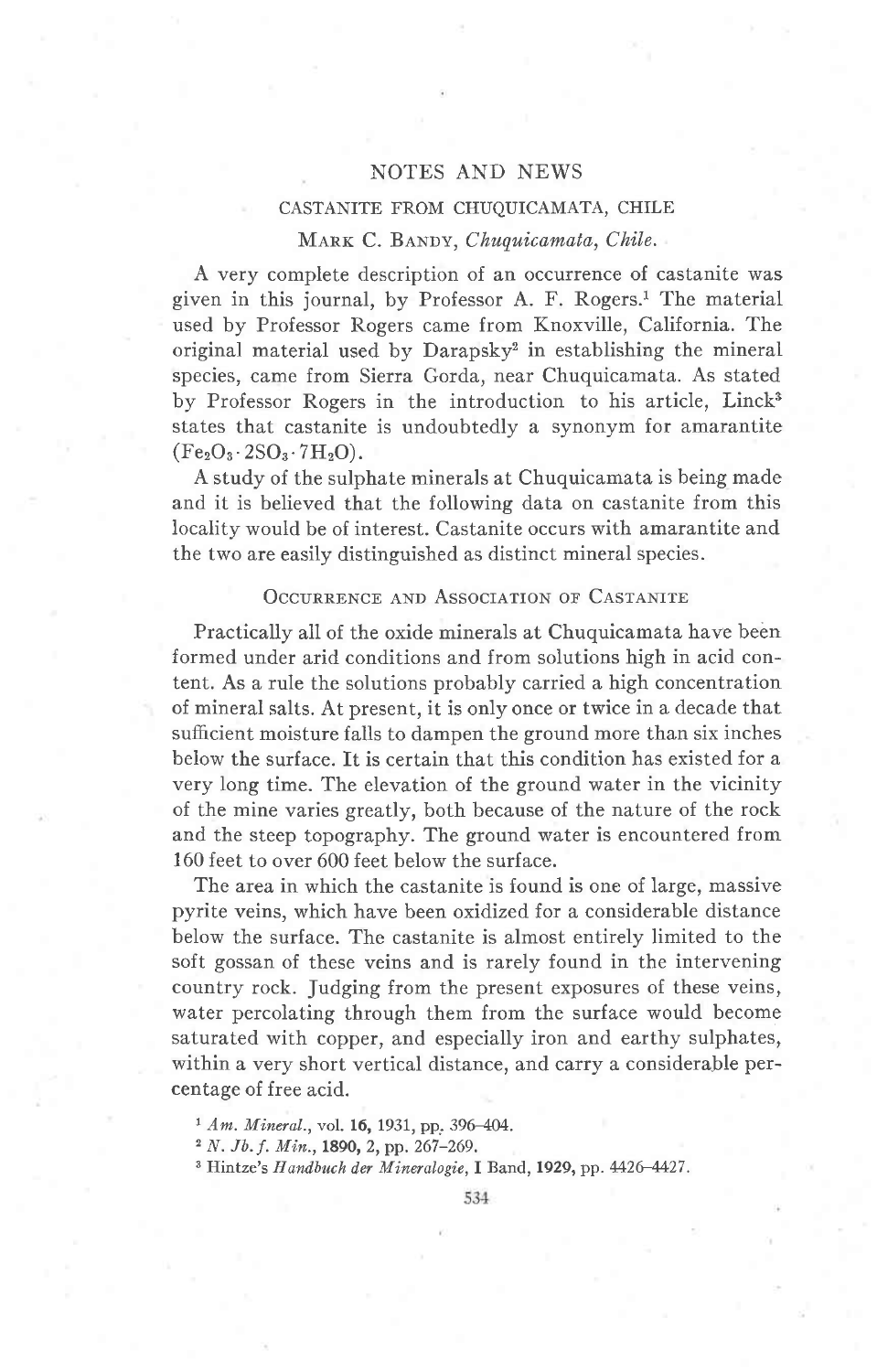, Castanite has not been observed over 150 feet below the original surface of the ground. It is only found in the larger veins and is always associated with closely allied iron sulphates. All of the specimens so far obtained show the castanite in intimate association with amarantite. This association is so intimate that it was difficult to separate the two minerals for chemical analyses. The castanite occurs as round masses up to one inch in diameter within the amarantite, and in irregular, alternating bands with amarantite, surrounding pieces of wall rock within the vein.

Other iron sulphates that have been identified, which are closely but not intimately associated with the castanite are, copiapite, coquimbite, römerite, melanterite, pisanite, quenstedtite, fibroferrite and a mineral believed to be carphosiderite. Chalcanthite is usually associated with the castanite, while kröhnkite and copper bearing gypsum are less common associates.

The castanite consists of massive aggregates of very small, somewhat acicular, subhedral crystals. The largest crystal observed was a twin crystal, slightly under 0.9 mm. in length. The crystals are transparent, with some inclusions of an undetermined material. In the hand specimen the massive castanite is a splendent, burntorange mass. The color and effect of the castanite is heightened by the dull, opaque appearance of the associated amarantite. Within five minutes after exposure of a fresh face of a specimen, the amarantite is covered with a dull dehydration film. The individual crystals of the castanite, when placed on a piece of white paper, are a brilliant reddish-brown color.

There are no facilities available for determining any of the geometrical constants of the castanite crystals. Due to the very small size of the crystals and their subhedral character, it is doubtful if material suitable for crystallographic study could be obtained from any of the present occurrences at Chuquicamata. Castanite, as well as practically all of the other iron sulphates, shows partial solution of the crystal faces.

#### PHYSICAL PROPERTIES

All of the castanite observed has the same reddish-brown or burnt-orange color. The luster is vitreous and brilliant. Streak, yellow with a brownish tint. Powder, orange with a reddish tint. Hardness, 2.5. Taste, acid, astringent. Specific gravity was not determined. It is practically stable at room temperature but under-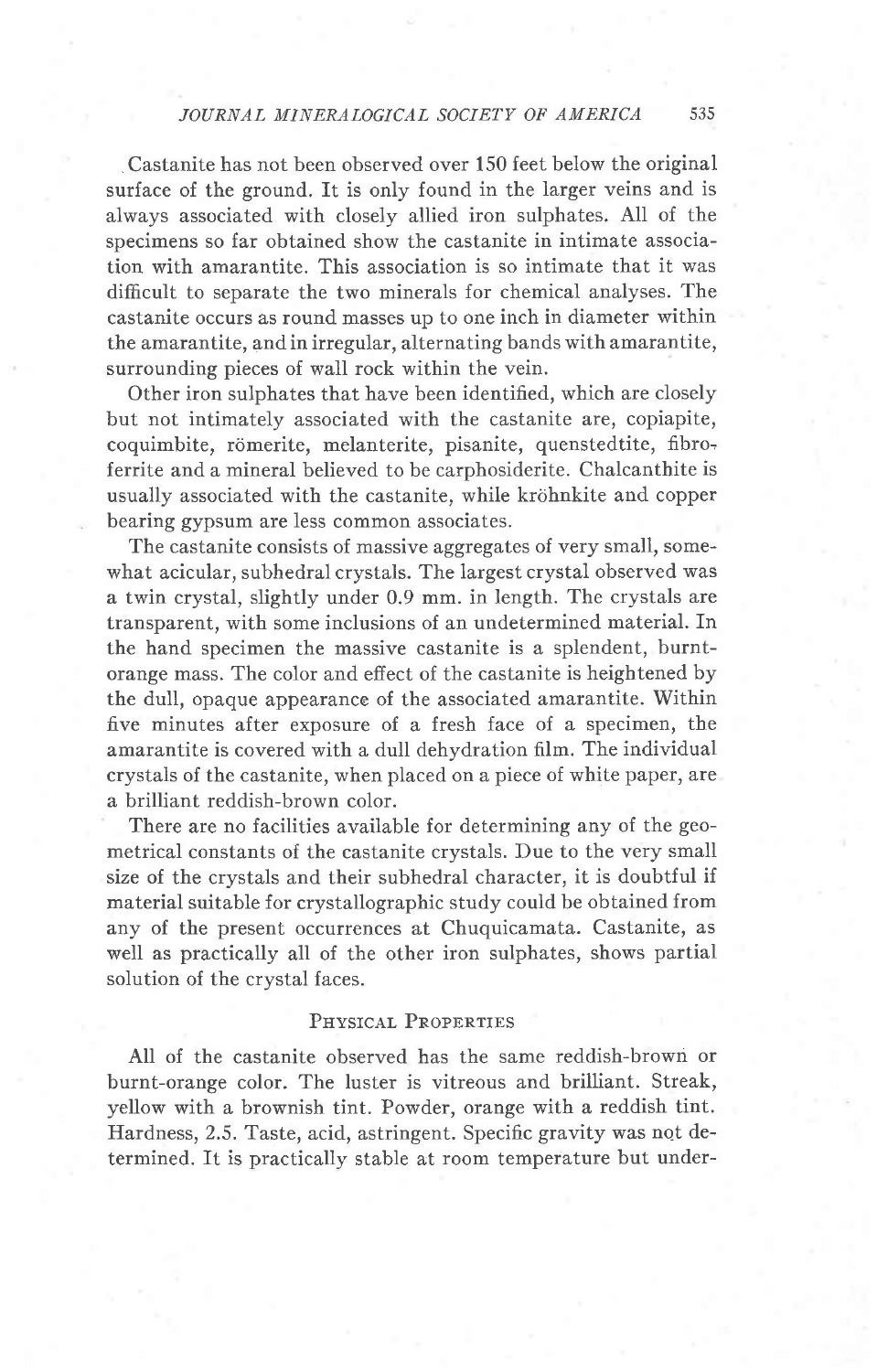goes a slight dehydration in a few days time. This dehydration is no doubt due in great part to the extreme aridity of this locality.

## CHEMICAL PROPERTIES

Castanite is slightly soluble in cold water, 20°C. In warm and hot water the castanite is soluble, with decomposition, yielding free sulphuric acid and precipitating basic iron salts. It is completely soluble in hydrochloric and nitric acids, and is partially soluble in sulphuric acid.

Chemical analyses by Mr. B. W. Carter gave the following results,

|                                         | $I^*$    | $\Pi$ ** |
|-----------------------------------------|----------|----------|
| $SiO2$ , , , , , , , , , ,              | tr.      | 0.3      |
| $Al_2O_3$ , , , , , , , , , , , , , , , | 0        | 0.4      |
| $Fe2O3$                                 | 34.1     | 31.4     |
| $FeO.$                                  | $\Omega$ | 0        |
| CaO.                                    | tr.      | $\Omega$ |
| MgO                                     | tr.      | n        |
| $H_2O+100^{\circ}C$                     |          | 15.7     |
| $H_2O-100^{\circ}C$                     | 29.2     | 13.1     |
|                                         | 0        | 3.9      |
| $Mn0$                                   | Ω        | Ω        |
|                                         | 36.7     | 33.3     |
|                                         | tr.      | 0        |
| Ignition loss                           |          | 2.2      |
| Total                                   | 100.0    | 100.3    |

ANALYSES OF CASTANITE BY B. W. CARTER

\* I. Carefully picked sample of almost pure material. Water obtained by difference.

| KNOXVILLE,<br>CAL.             |       | CHUQUICAMATA,<br><b>CHILE</b> |      | <b>MOLECULAR</b><br><b>RATIOS</b> |      | THEORETICAL |
|--------------------------------|-------|-------------------------------|------|-----------------------------------|------|-------------|
|                                |       | τŗ                            |      |                                   |      |             |
| Fe <sub>2</sub> O <sub>3</sub> | 34.47 | 33.6                          | 34.1 | .214                              | 1.00 | 34.58       |
| SO <sub>a</sub>                | 35.11 | 35.6                          | 36.7 | .459                              | 2.15 | 34.58       |
| H <sub>2</sub> O               | 30.31 | 30.8                          | 29.2 | 1.622                             | 7.59 | 30.84       |

\*\* II. Relatively impure sample.

536